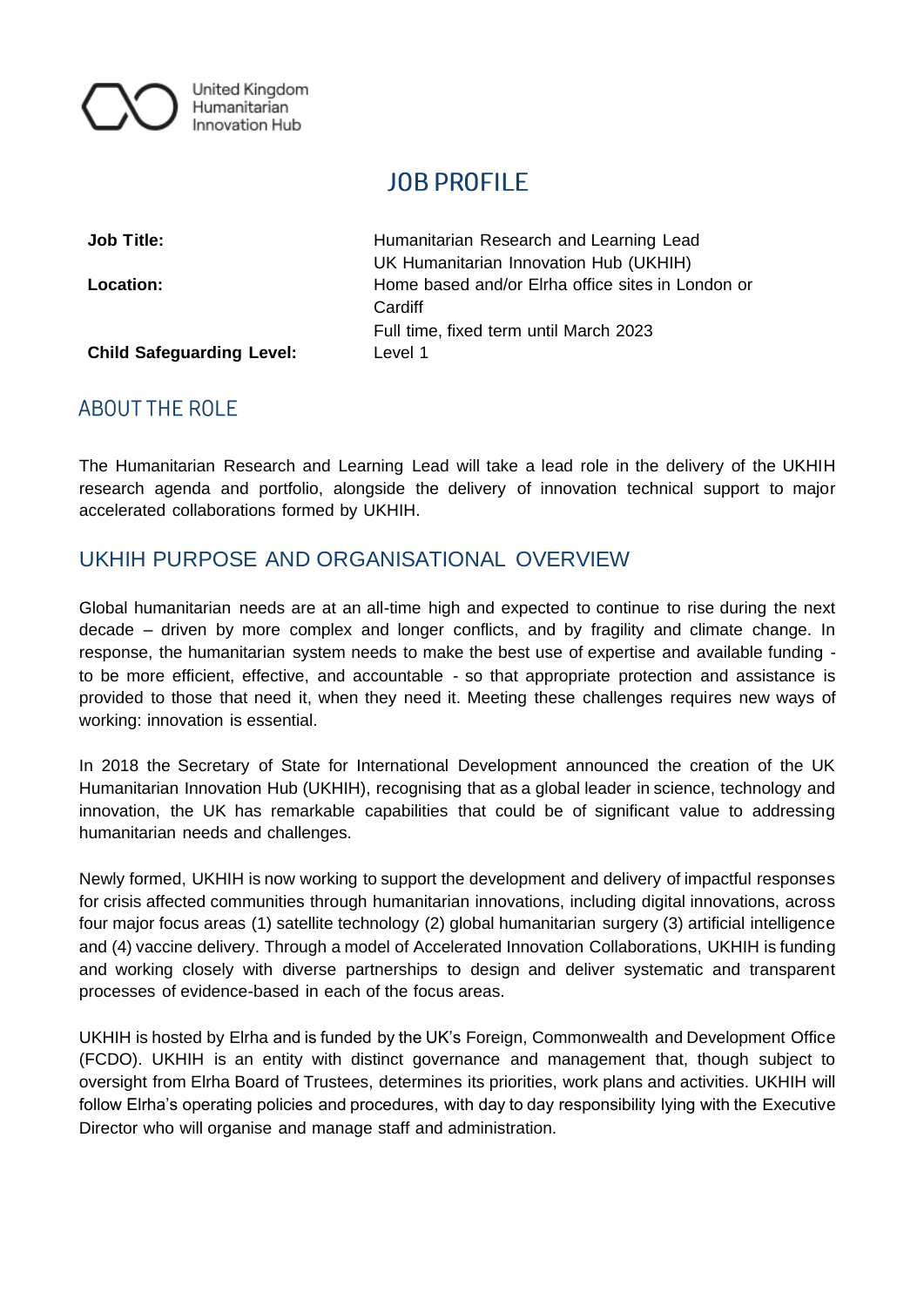## **JOB PURPOSE**

The Humanitarian Research and Learning Lead manages the design and delivery of innovation research within the Hub. The role is responsible for synthesising and communicating research and providing technical innovation expertise (particularly digital innovation), to drive and facilitate impactful accelerated collaboration between multiple stakeholders including government, public sector, private sector, universities, and NGOs.

The post-holder will further strengthen our good connections across the international humanitarian and development research community and contribute knowledge and expertise to the existing evidence/learning and the evolving research landscape. The role will greatly contribute to our partner outreach, network building and coordination with the aim of convincing others to adopt new, evidencebased ways of working, by employing a range of advocacy and communication approaches and mechanisms.

# **KEY ACCOUNTABILITIES**

#### RESEARCH AND LEARNING AGENDA ON HUMANITARIAN INNOVATION

- Undertake foresight research and horizon scanning in order to effectively scope new and emerging areas of interest to UK actors working on digital humanitarian innovation, and inform UKHIH investments and programme direction.
- Broaden the evidence base by designing and/or delivering novel research aligned to UKHIH focus areas, ensuring appropriate research methodologies and methods, evaluation strategies and research tools are appropriately applied.
- Develop and manage a directory of learning from UK-funded digital and technological innovation investments.
- Review and synthesise findings from the latest research and evidence on digital humanitarian innovation, across a range of research digests, policy briefs and other knowledge products.
- Support the dissemination and uptake of the results from UKHIH-funded learning processes through peer-reviewed journal articles, networking, events, reports, media articles, blogs, and presentations delivered by partners.
- Develop and maintain UKHIH relationships and high-level advocacy with researchers and practitioners to build the evidence base around what works to advance innovation in humanitarian settings.
- Participate in relevant research fora, humanitarian innovation platforms and with communities of practice to facilitate dialogue on research needs and priorities, and to identify further opportunities for strategic engagement.

## HUMANITARIAN INNOVATION EXPERTISE AND SUPPORT

- Take a lead role in coordinating efforts to ensure major innovations by UKHIH investments are inclusive, responsible, and built on previous lessons from the sector.
- Provide UKHIH investments with best practice advice on enabling factors, techniques, and costeffectiveness of digital innovation activities.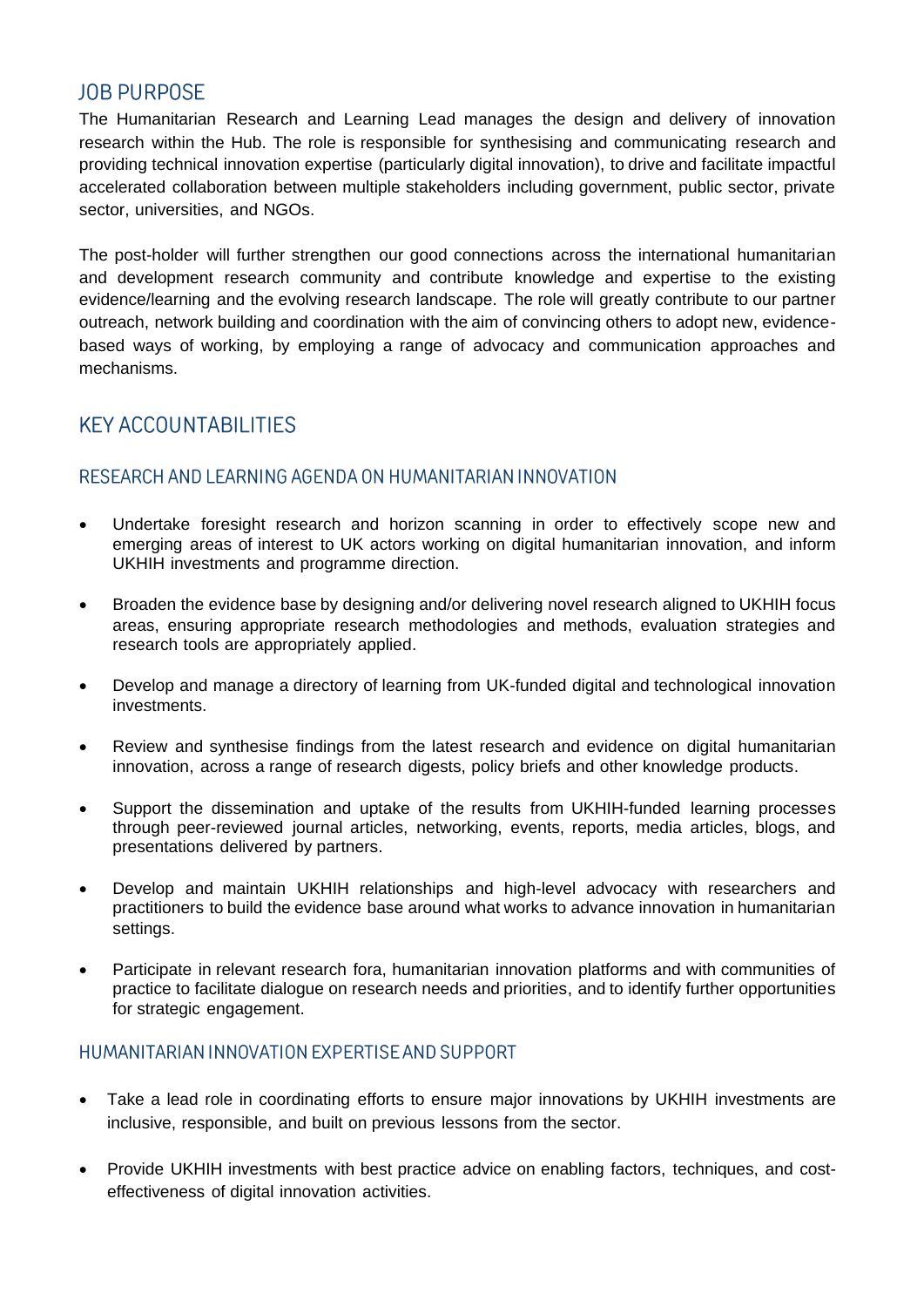- Facilitate UKHIH investments to connect with other actors and networks, supporting collaborative approaches and capacity building.
- Facilitate a network of UKHIH investees and fellows, supporting cross-learning and peer-to-peer support.
- Contribute towards catalysing new UKHIH accelerated collaborations and partnerships for humanitarian innovation, involving government, public sector, private sector, universities, and NGOs as required.

## CONTRIBUTING TO OVERALL WORK OF THE HUB

- Contribute to the development and delivery of the UKHIH monitoring, evaluation, accountability, and learning (MEAL) strategy.
- Support the development and formation of a UKHIH network to develop and enhance humanitarian innovations, including digital innovations.
- Contribute towards the formation and oversight of sub-groups, communities of practice and other innovation working groups within the UKHIH network where required.
- Lead cross-programme collaboration with Elrha's innovation and research programme teams to ensure synergies and complementarity with existing and foreseen thematic innovation focuses.
- Support UKHIH on convening, investment and capacity strengthening initiatives of humanitarian innovation stakeholders.
- Contribute towards high quality updates and reports for the Hub's stakeholders and contribute towards donor reporting as required.
- Develop content for UKHIH external communications channels and support responses to media requests and external enquiries
- Contribute to the Hub's work in other priority areas.

The principal accountabilities are not meant to be an exhaustive list of tasks. The need for a high degree of flexibility is required as UKHIH grows and develops.

# PERSON SPECIFICATION **ESSENTIAL**

- Post-graduate qualification in a relevant area (such as public policy, development studies, innovation studies, humanitarian studies, international relation human rights, refugee rights and issues) OR proven experience in a related field.
- Substantial experience in a humanitarian innovation research and advisory role, with proven ability of leading research through all stages and the delivery of technical advice on humanitarian invocation, particularly digital innovation.